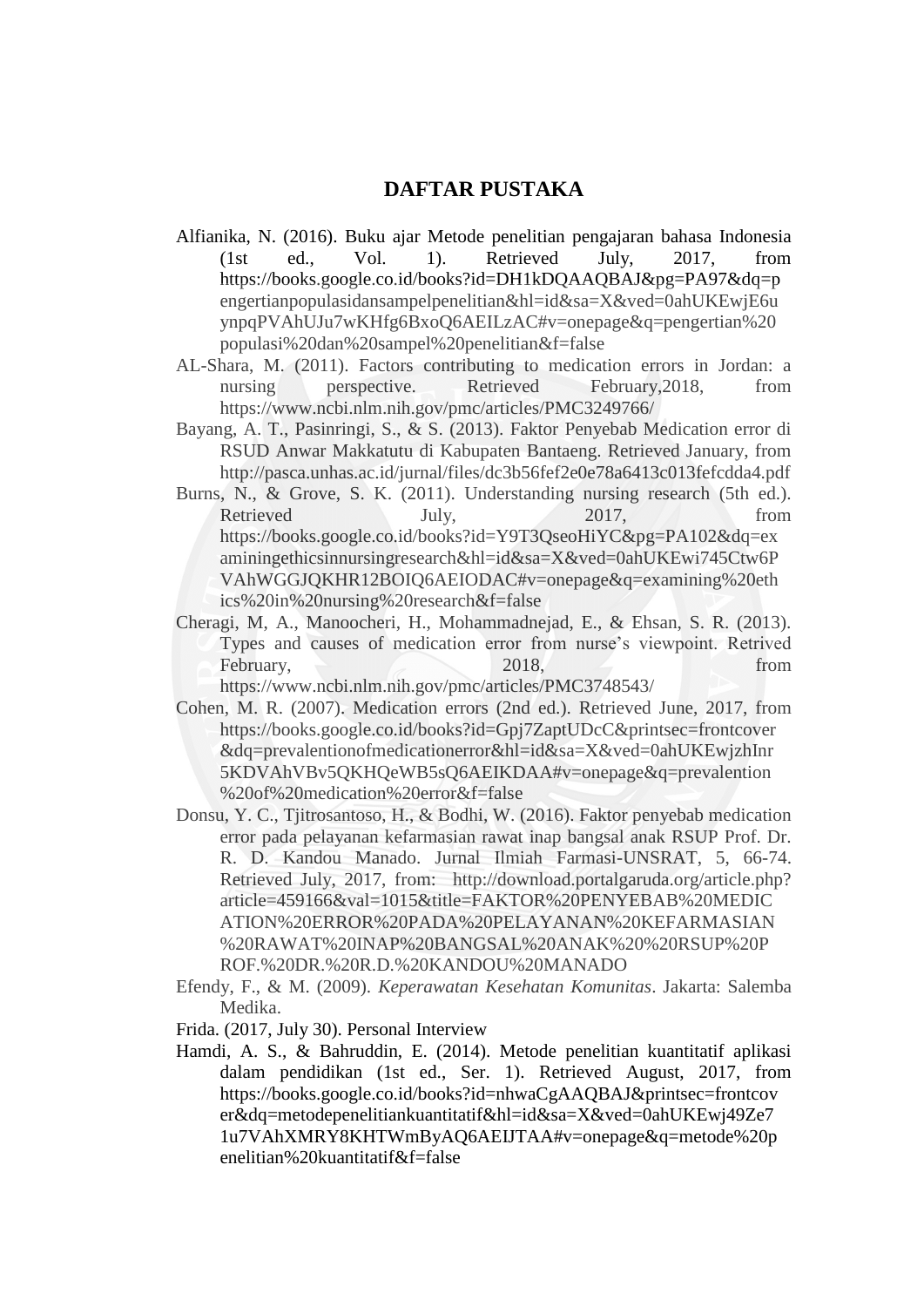- Heydari, H., Kamran, A., & Novinmehr, N. (2015). Nurses' perceptions about causes of medication errors: A qualitative study [Abstract]. Journal of Hayat, 20, 19-34. Retrieved July, 2017, from http://hayat.tums.ac.ir/browse.php?a\_id=946&sid=1&slc\_lang=en
- K, F. S. (2016). Metodologi penelitian farmasi komunitas dan eksperimental (1st ed., Vol. 1). Retrieved July, 2017, from https://books.google.co.id/books?id=Mj4MDgAAQBAJ&printsec=frontco ver&hl=id#v=onepage&q&f=false
- Lall, S. (2017, April 27). The lived experience of making a medication administration error in nursing practice. Retrieved June, 2017, from http://pqdtopen.proquest.com/doc/1905782558.html?FMT=AI
- Lapau, B. (2012). Metode penelitian kesehatan: Metode ilmiah penulisan skripsi, tesis, dan disertasi (Revisi ed.). Retrieved July, 2017, from https://books.google.co.id/books?id=zXMbDAAAQBAJ&pg=PA37&dq= desainpenelitiankualitatif&hl=id&sa=X&ved=0ahUKEwj\_nPhoKPVAhW CULwKHVPqDpUQ6AEIJjAA#v=onepage&q=desain%20penelitian%20 kualitatif&f=false
- Lapau, B. (2015). Metodologi penelitian kebidanan: Panduan penulisan protokol dan laporan hasil penelitian (1st ed.). Retrieved August, 2017, from https://books.google.co.id/books?id=
	- x9IDAAAQBAJ&pg=PA112&dq=tabulasidatadalampenelitian&hl=id&sa =X&ved=0ahUKEwir1vnL7e3VAhUEqI8KHfjtDEQQ6AEIODAD#v=on epage&q=tabulasi%20data%20dalam%20penelitian&f=false
- Lusiana, N., Andriyani, R., Megasari, M. (2015). Buku ajar metodologi penelitian kebidanan (1st ed., Ser. 1.) Retrieved August, 2017, from https://books.google.co.id/books?id=IEPoCAAAQBAJ&pg=PA38&dq=te knikpengambilansampeljenuh&hl=id&sa=X&ved=0ahUKEwiWmo3xyO3 VAhXMLI8KHT1zCHkQ6AEIJjAA#v=onepage&q=teknik%20pengambi lan%20sampel%20jenuh&f=false
- Luz, G. R., Rodrigues, B. M., Pacheco, S. T., Reis, A. T., & De Araŭjo, B. B. (2016). Factors that influence medication errors: The perspective of neonatal nurses. Journal of Nursing and Health Sciences, 2(1), 37-41. Retrieved July, 2017, from https://www.rroij.com/open-access/factorsthatinfluence-medication-errors-the-perspective-of-neonatalnurses-.pdf.
- Medication Error Causes . (n.d.). Retrieved June, 2017, from http://www.nursinghomeabuseguide.org/medication-errors/causes
- Medicaton Error Reports. (2016, October 20). Retrieved July, 2017, from https://www.fda.gov/Drugs/DrugSafety/MedicationErrors/ucm080629.htm
- Nichols, P., Copeland, T., Craib, I. A., Hopkins, P., & Bruce, D. G. (2008). Learning from error: Identifying contributory causes of medication errors in an Australian hospital. Medical Journal of Australia, 188, 5th ser., 276279. Retrieved July, 2017, from https://www.mja.com.au/system/files/issues/188\_05\_030308/nic10159\_fm .pdf.
- Nursalam. (2008). *Konsep dan Penerapan Metodologi Penelitian Keperawatan*. Jakarta: Salemba Medika.